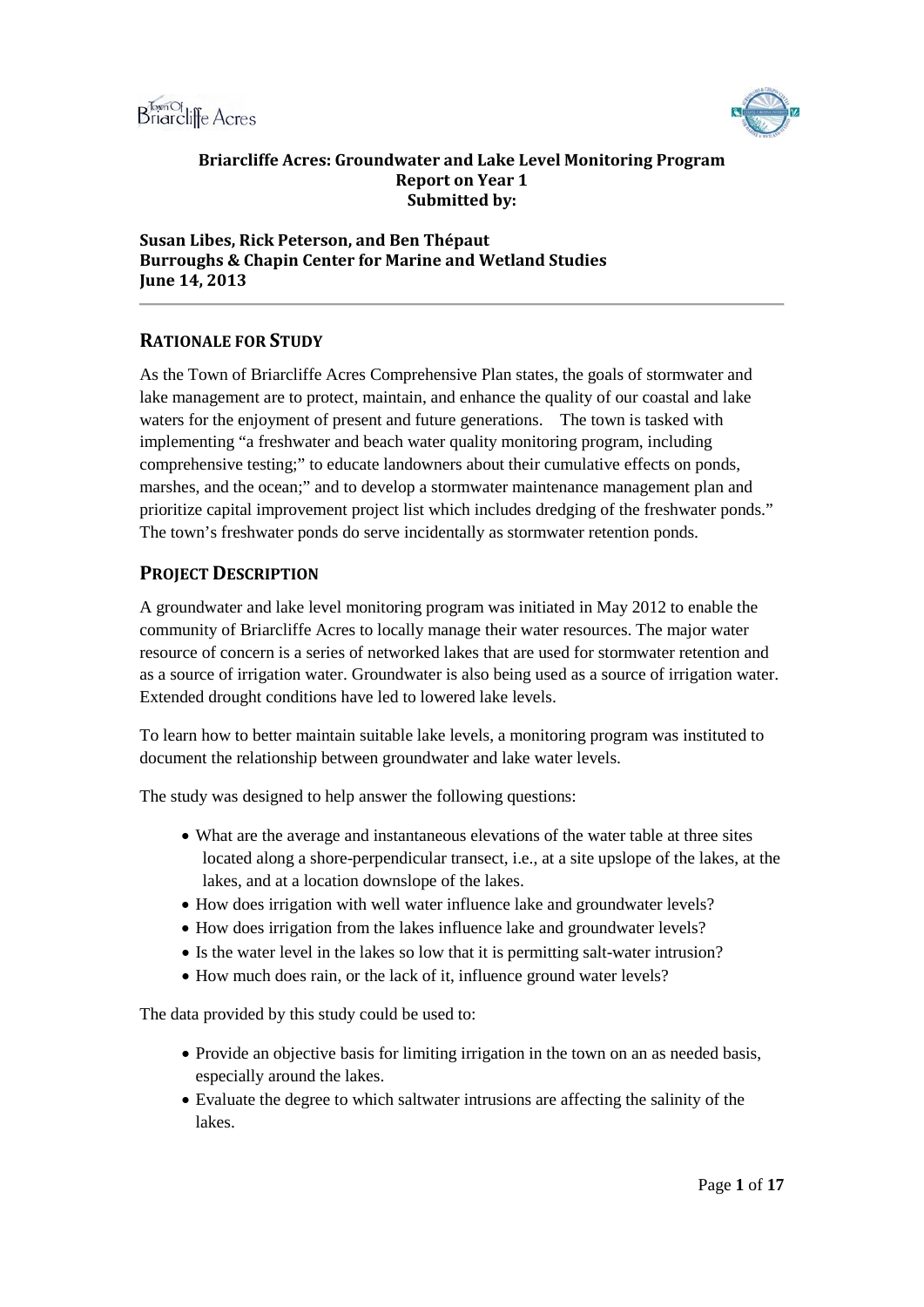- Provide data that can be used to support a grant application for the dredging of the lakes.
- Provide public access to groundwater and lake information, resulting in betterinformed property owners.
- Provide access to groundwater scientists at CCU who can advise on lake and groundwater management strategies.
- Possibly assist with troubleshooting of septic tank problems caused by a high water table.

# **PROJECT PARTNERS**

The Briarcliffe Acres Groundwater and Lake Level Monitoring Program is jointly funded by the town of Briarcliffe Acres and by Horry County's stormwater department. The scientific work and data delivery is being conducted by the Burroughs & Chapin Center for Marine and Wetlands Studies under the supervision of Drs. S. Libes and R. Peterson. Field work is performed by undergraduate science majors.

# **PROJECT DESIGN**

The program design provides for continuous observation of groundwater and lake levels using Onset  $Hobo^{TM}$  water level loggers. The water level measurements are collected every 15 minutes and are corrected for temperature and barometric pressure. Rain data for this monitoring program is being obtained from a meteorology station (Vaisala WXT520) located at the seaward end of the Apache Campground Fishing Pier which is approximately 2.8 miles southwest of the project site. The data are collected with an impact sensor which is calibrated by the OEM annually. Specific conductivity is measured in North Lake every 15 minutes with an Onset Hobo saltwater conductivity™ logger. Data are downloaded monthly by a Coastal Carolina University undergraduate who processes the data and submits it for upload to the project website.

# **PROJECT WEBSITE**

All data are available online at: [http://bccmws.coastal.edu/bagw/index.html.](http://bccmws.coastal.edu/bagw/index.html) Water levels are presented relative to a user selectable set of vertical datums:

- $\checkmark$  Mean Sea Level (MSL)
- $\checkmark$  Mean Tide Level (MTL)
- $\checkmark$  Mean Low Water (MLW)
- $\checkmark$  North American Vertical Datum of 1988 (NAVD88)

and as depth below the land surface. The website also includes a description of the project goals and information on how to interpret the monitoring data.

# **PROJECT PRESENTATIONS**

The following presentations have been delivered on the status of this project:

Thepaut, B., S. Libes, and R. Peterson (2013) Briarcliffe Acres Groundwater Monitoring Program Report, Briarcliffe Acres Town Council, January 22, 2013, Briarcliffe Acres, South Carolina (oral)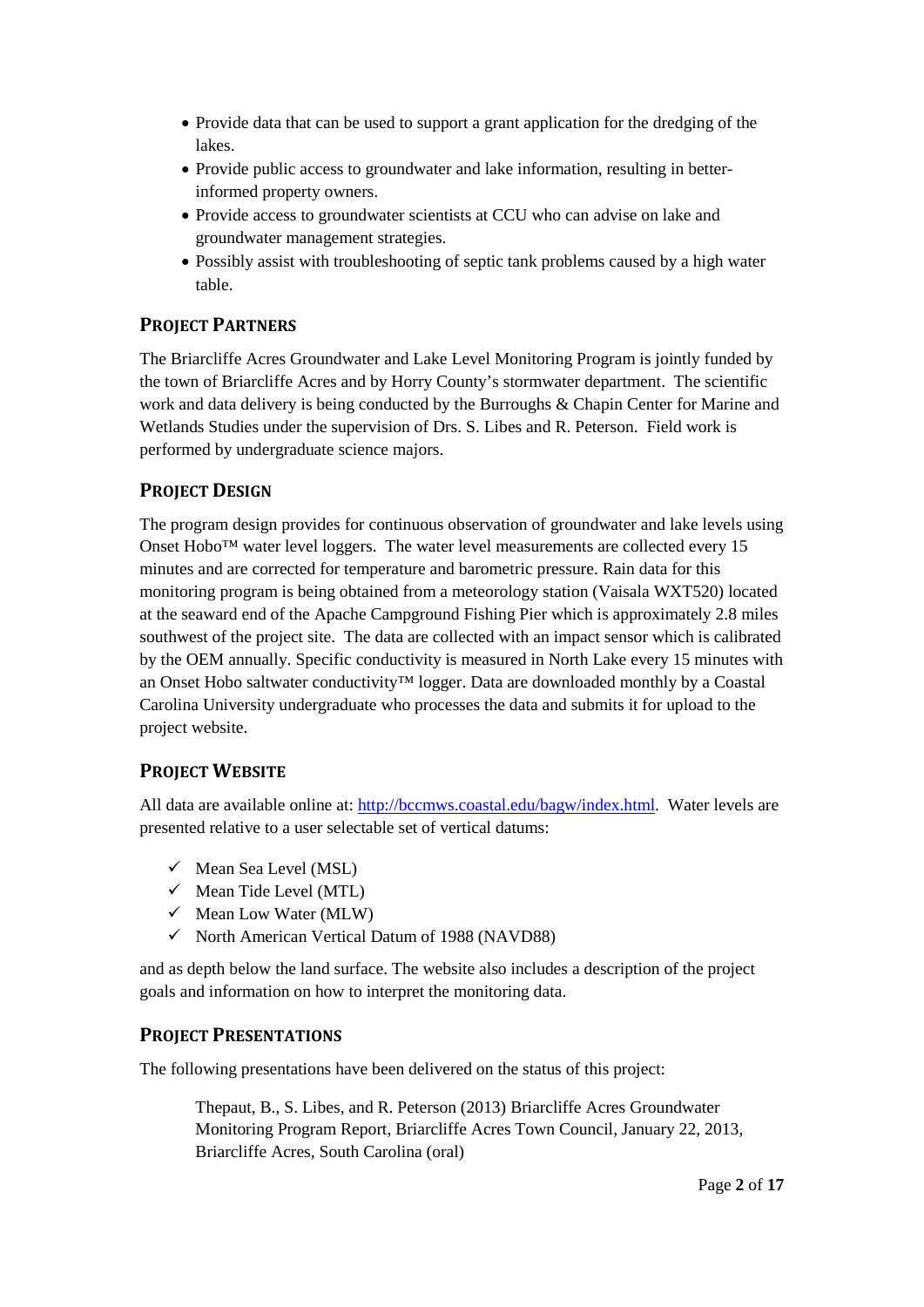[http://bccmws.coastal.edu/wwa/files/BA%20FW%20presentation%20012113%20rev](http://bccmws.coastal.edu/wwa/files/BA%20FW%20presentation%20012113%20revised%2042113.pdf) [ised%2042113.pdf](http://bccmws.coastal.edu/wwa/files/BA%20FW%20presentation%20012113%20revised%2042113.pdf)

Thepaut, B., S. Libes, R. Peterson, N. Edelman, and T. Garigen (2013) Communitybased Groundwater and Lake Level Management in Briarcliffe Acres, SC, SC Environmental Conference, held in Myrtle Beach, SC, March 10-12, 2013. (poster) [http://bccmws.coastal.edu/wwa/files/Briarcliffe\\_Acres\\_Poster\\_SCEC\\_13\\_%20Thepa](http://bccmws.coastal.edu/wwa/files/Briarcliffe_Acres_Poster_SCEC_13_%20Thepaut_Libes_Peterson%20030513.pdf) [ut\\_Libes\\_Peterson%20030513.pdf](http://bccmws.coastal.edu/wwa/files/Briarcliffe_Acres_Poster_SCEC_13_%20Thepaut_Libes_Peterson%20030513.pdf)

Thepaut, B., S. Libes, R. Peterson, N. Edelman, and T. Garigen (2013) Communitybased Groundwater and Lake Level Management in Briarcliffe Acres, SC, Coastal Carolina University Undergraduate Research Competition, April 18, 2013,  $2<sup>nd</sup>$  place award in the poster presentation division (poster)

# **RESULTS**

The following is a brief description of observations made from 5/24/12 to 5/31/13, covering the first 12 months of the monitoring program.

# **Rain Climatology**

Rain is important in resupplying water to the lakes and the groundwater aquifer. The monthly rain climatology during the period of record is provided in Figure 1. The top panel shows the total monthly accumulation in inches and the bottom panel, the number of rain events that generated more than 0.1 inches of accumulation with a day. The record is notable for the large amounts of rain that fell in July and August 2012 and in April 2013.



Figure 1. Rainfall at Apache Pier during period of record.

Page **3** of **17**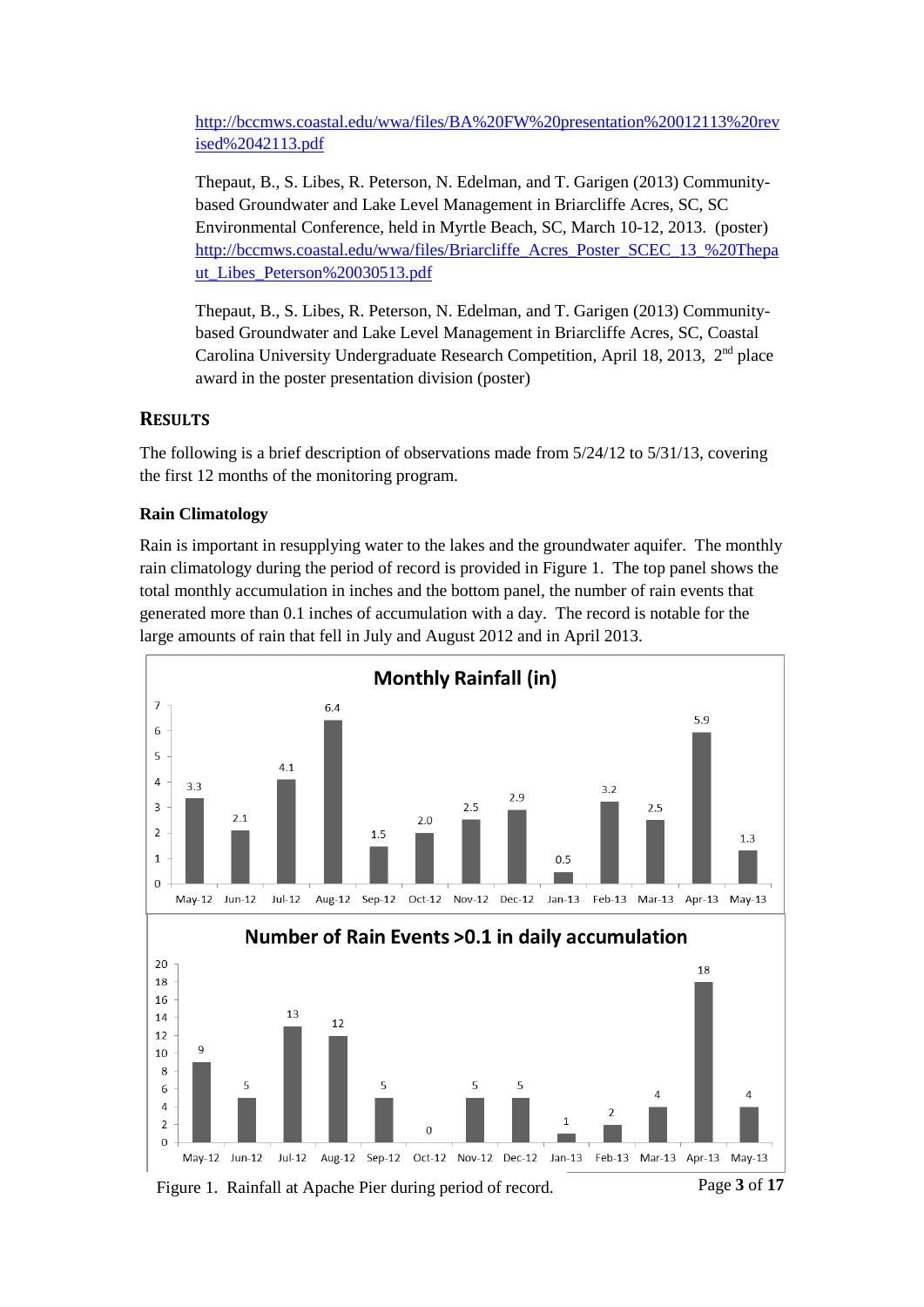According to the US Drought monitor [\(http://droughtmonitor.unl.edu/archive.html\)](https://outlook.coastal.edu/owa/redir.aspx?C=136ba7f8ad964f9d9b8cad1169c4f2cb&URL=http%3a%2f%2fdroughtmonitor.unl.edu%2farchive.html), Horry County was in a moderate drought until June 5, 2012 followed by an abnormally dry period that lasted until August 21, 2012. Normal conditions continued until October 16, 2012 when the lack of rainfall resulted in the return of abnormally dry conditions that persisted until March 19, 2013. In other words, 47% of the monitoring period has been characterized by normal conditions and 63% by abnormally dry conditions. No drought has been present.

The long term climatology of north eastern Horry County, in the region where Briarcliffe Acres is located, is shown in **Figure 2.** This data were obtained from the US Drought Monitor at: <http://droughtmonitor.unl.edu/archive.html> . Data are archived back to 5/20/99. As shown in **Figure 3**, north eastern Horry County has been abnormally dry for 24% of this period of record. Drought conditions have been present for an additional 20% of the period. The most severe droughts occurred in 2002 and 2007-2008. A lesser drought was present in 2011-2012.



Figure 2. Drought status of north eastern Horry County from 5/20/99 to 6/11/13.



Figure 3. Persistence of drought in north eastern Horry County from 5/20/1999 to /11/2013.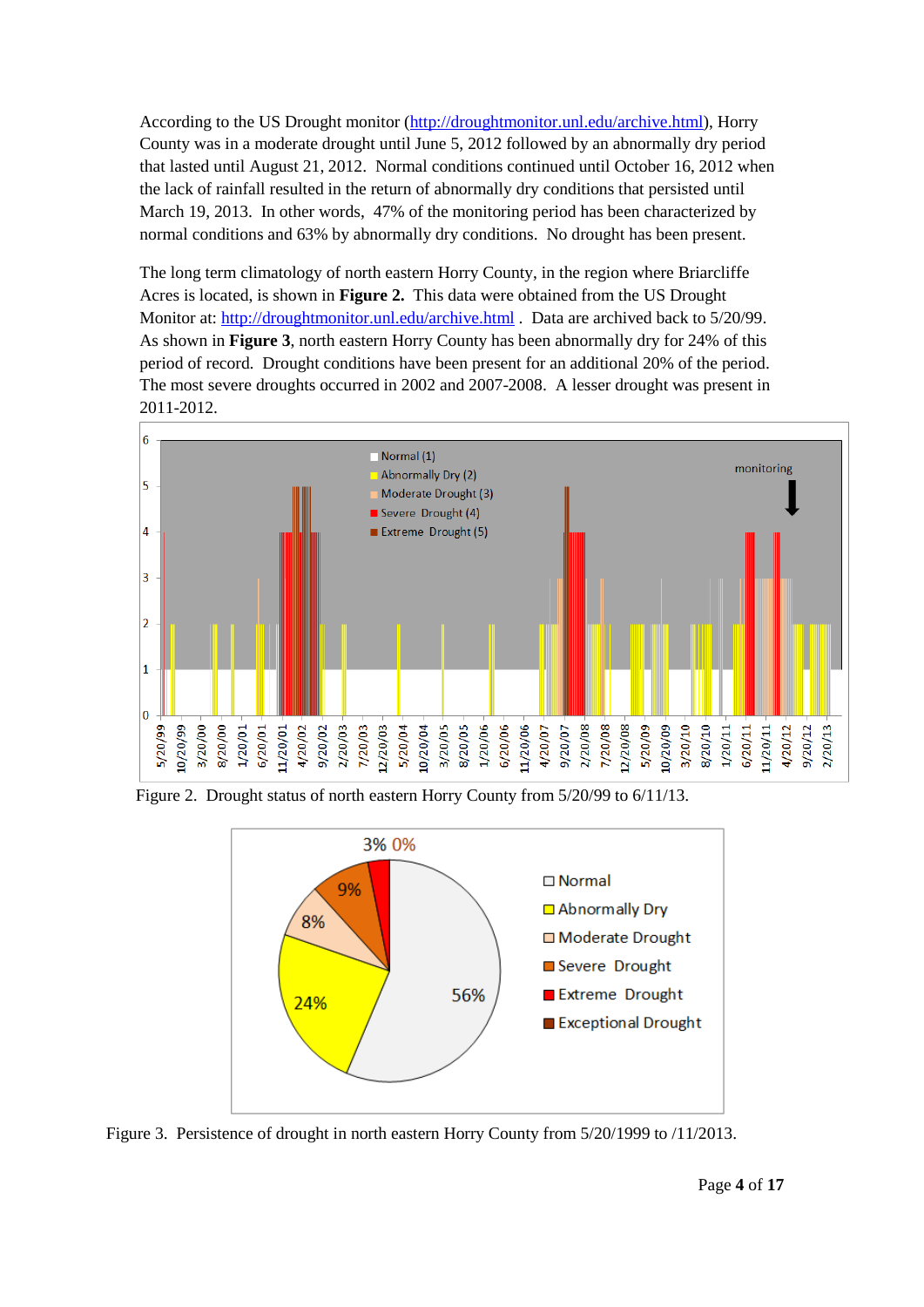### **Water levels**

Average water levels at the three well sites and two lakes for each month are shown in **Figure 4.** Graphs on the left show water levels relative to mean sea level and on the left as depth below the land surface. In the case of the latter, the lake levels are referenced to a benchmark on the road adjacent to North Lake. The maximum and minimum daily average value for each month is represented by the vertical line running through the monthly average value.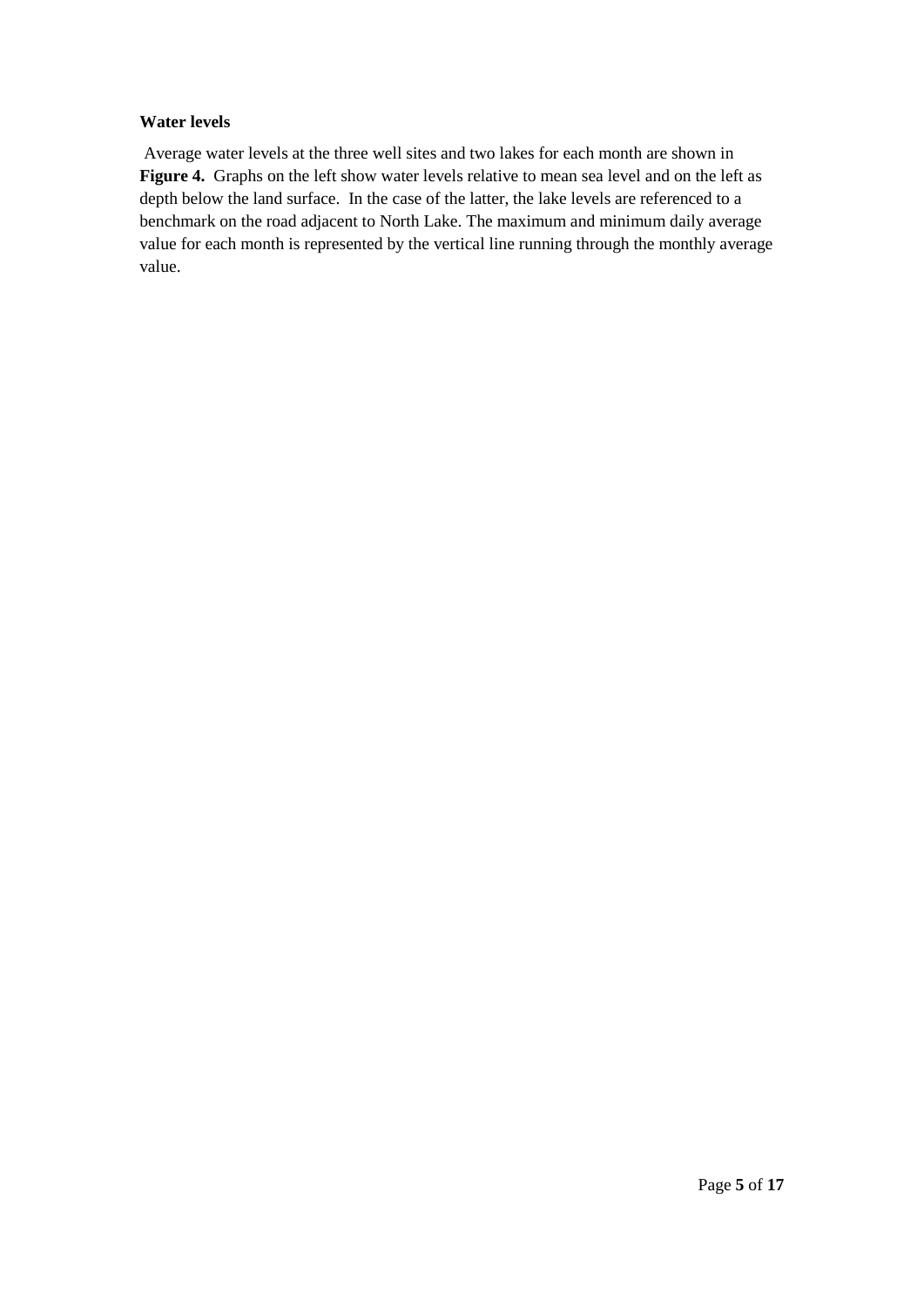

Figure 4. Monthly mean water elevations in feet. Graphs on the left are referenced to mean sea level. Graphs on the right are referenced to the land surface.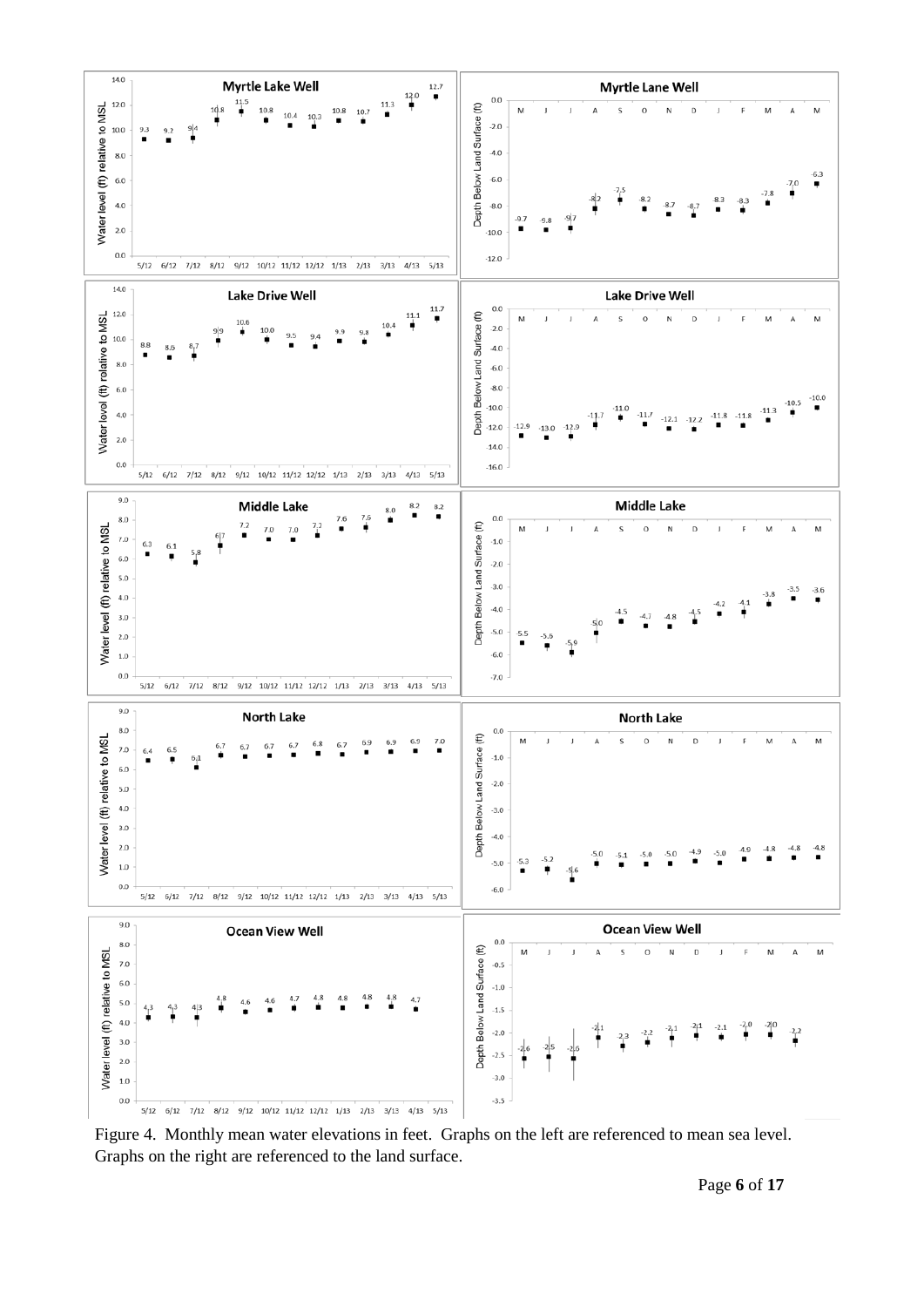Table 1 contains a summary of when the maximum and minimum water levels and conductivities were observed. Water levels reached maximum values in Spring 2013 and remain high. The monthly average in May 2013 was the highest of the period of record for all the lakes and wells except for the Ocean View site, which was within 0.1 ft. of its maximal monthly average. The latter was observed in Aug 2012, Sept 2013 and March 2013. A secondary peak in water levels occurred in Aug 2012 at the other wells and Middle Lake. In contrast, the water level in North Lake has been relatively constant, with an overall increase in the monthly mean value of 0.6 ft. through the period of record.

| Elevation summary for 5/24/12 to 6/1/13 |                  |                                     |             |                    |                 | Conductivity |
|-----------------------------------------|------------------|-------------------------------------|-------------|--------------------|-----------------|--------------|
|                                         | Myrtle Ln. Well  | Lake Dr. Well                       | Middle Lake | North Lake         | Ocean View Well | $(\mu S/cm)$ |
| Dates                                   |                  |                                     |             |                    |                 |              |
| Min                                     | 7/7/12 to 7/9/12 | 7/9/2012                            | 7/27/2012   | 7/27/12 to 7/28/12 | 7/8/2012        | 4/25/2013    |
| Max                                     |                  | 5/7/13 to 5/11/13 5/6/13 to 5/11/13 | 4/29/2013   | 4/29/2013          | 3/24/2013       | 5/2/2013     |
| Feet above Mean Sea Level               |                  |                                     |             |                    |                 |              |
| Min                                     | 12.9             | 11.9                                | 8.3         | 7.1                | 5.1             | 284          |
| Max                                     | 9.0              | 8.3                                 | 5.6         | 5.8                | 3.8             | 578          |
| Range                                   | 3.9              | 3.6                                 | 2.7         | 1.2                | 1.3             | 294          |
| Feet below Land Surface                 |                  |                                     |             |                    |                 |              |
| Min                                     | $-6.2$           | $-9.8$                              | $-3.4$      | $-4.7$             | $-1.7$          |              |
| Max                                     | $-10.1$          | $-13.3$                             | $-6.1$      | $-5.9$             | $-3.1$          |              |

Table. 1. Summary of water level and conductivity extremes from daily mean values.

Table 1 also contains the range in daily mean elevation observed during the period of record. The upland wells have varied by about 4 ft. and the Ocean View well by 1.3 feet. Middle Lake has varied by 2.7 feet and North Lake by 1.2 feet.

**Figure 5** is a boxplot that shows how the daily mean elevations of the water level have varied on a daily basis relative to the elevation of the water surface at Middle Lake. This boxplot shows that the water levels at the upland wells were always above the lake levels. The surface of North Lake has usually, but not always, been below the surface of Middle Lake. The water level in the Ocean View well has always been below that of the lakes as shown in **Figure 6**.



Figure 5. Boxplot of daily mean height (in meters) relative to Middle Lake.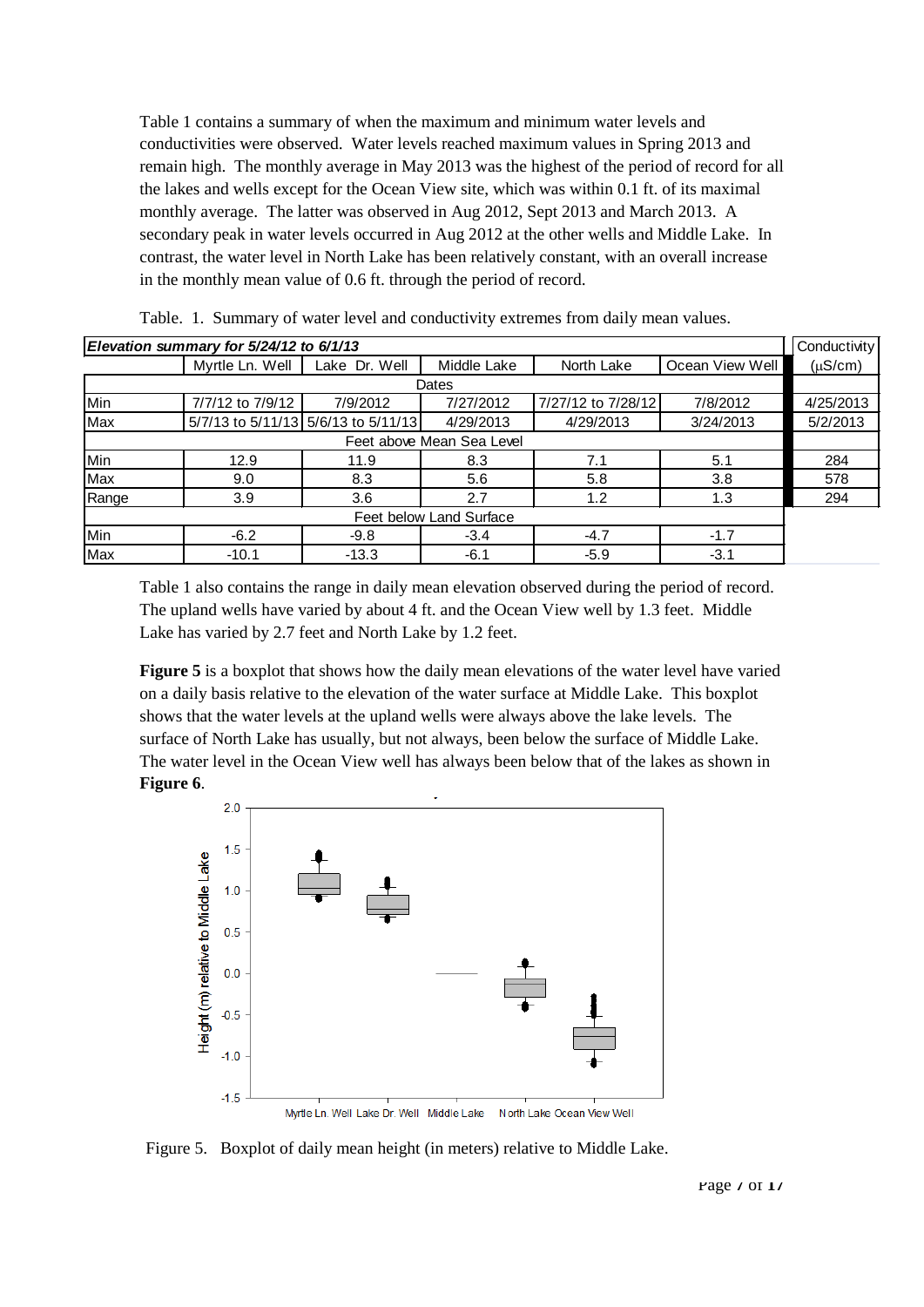**Figure 6** shows the water elevation graph that can be accessed at the project website. This graph depicts the daily mean values for the period of record. To obtain the 15 minutes measurements, users must select the daily or weekly option for displaying the data. The monthly option uses hourly averages. Figure 6 shows that the water levels are highest at Myrtle Lane, decreasing in the following order: Lake Drive well, Middle Lake, North Lake and the Ocean View well.

Note that the y scale at the website resizes when series are deactivated. This can be done by clicking on the series name located at the bottom of the chart. At the daily and weekly scales, the rain data from Apache Pier are also co-plotted.



Water Elevation (m) Graph for Briarcliff Acres Record to Date

Figure 6. Water levels (in meters) at all sites during the period of record relative to mean sea level.

**Figure 7** shows that during periods of relatively low water level, i.e. June 2012, the water level in the Ocean View well exhibits a diurnal oscillation with amplitude of 4" (0.1 m). Minimum levels are observed late in the day around 6 PM. This daily variation is thought to be due evapotranspiration by plants. The water levels at the Ocean View well are much closer to the land surface (within 2 ft.) than the other wells – 6 to 10 feet at Myrtle Lane and 10 to 13 feet at Lake Dr. The shallowest water table is expected to be more influenced by water uptake via plant roots than the deeper ones. This effect should be greatest when water table is lowest, i.e. during drought conditions. The Ocean View well's water level also exhibits a diurnal oscillation, albeit of a lower amplitude, when water levels are higher. This was surprising given this site's close proximity to the ocean. It was expected to have a semidaily oscillation from the tides, but this has not been observed.

Highcharts.com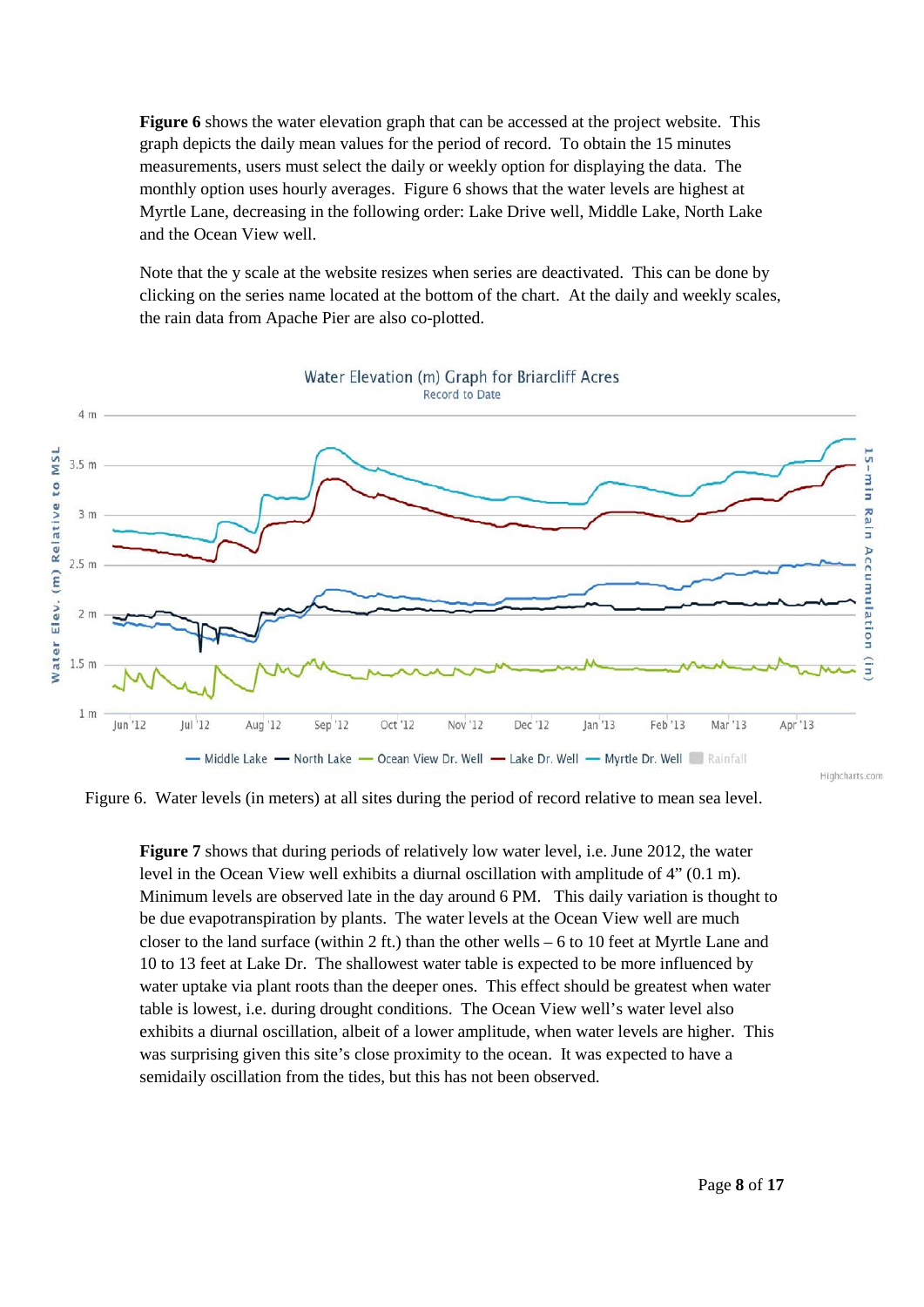

Figure 7. Diurnal oscillation in water level at Ocean View well (meters below the land surface). Conductivity in North Lake is shown in the top panel as a proxy for rain.

Figure 7 also shows the conductivity in North Lake. The abrupt decline on June 12 is due to rainfall. This causes a concurrent abrupt increase in the water level at the Ocean View well. The shallowest hourly average value during this period was 1.5 ft. (0.45 m) below the land surface.

## **Conductivity in North Lake**

Specific conductivity is measured every 15 minutes in the bottom waters of North Lake. **Figure 8** shows the time trend for the period of record. Average daily conductivities ranged from 284 to 578 µS/cm. In other words, total dissolved solid concentrations have ranged by a factor of 2. As illustrated in **Figure 7** and below in **Figure 9,** rainfall results in rapid declines in specific conductivity due to dilution of dissolved solids.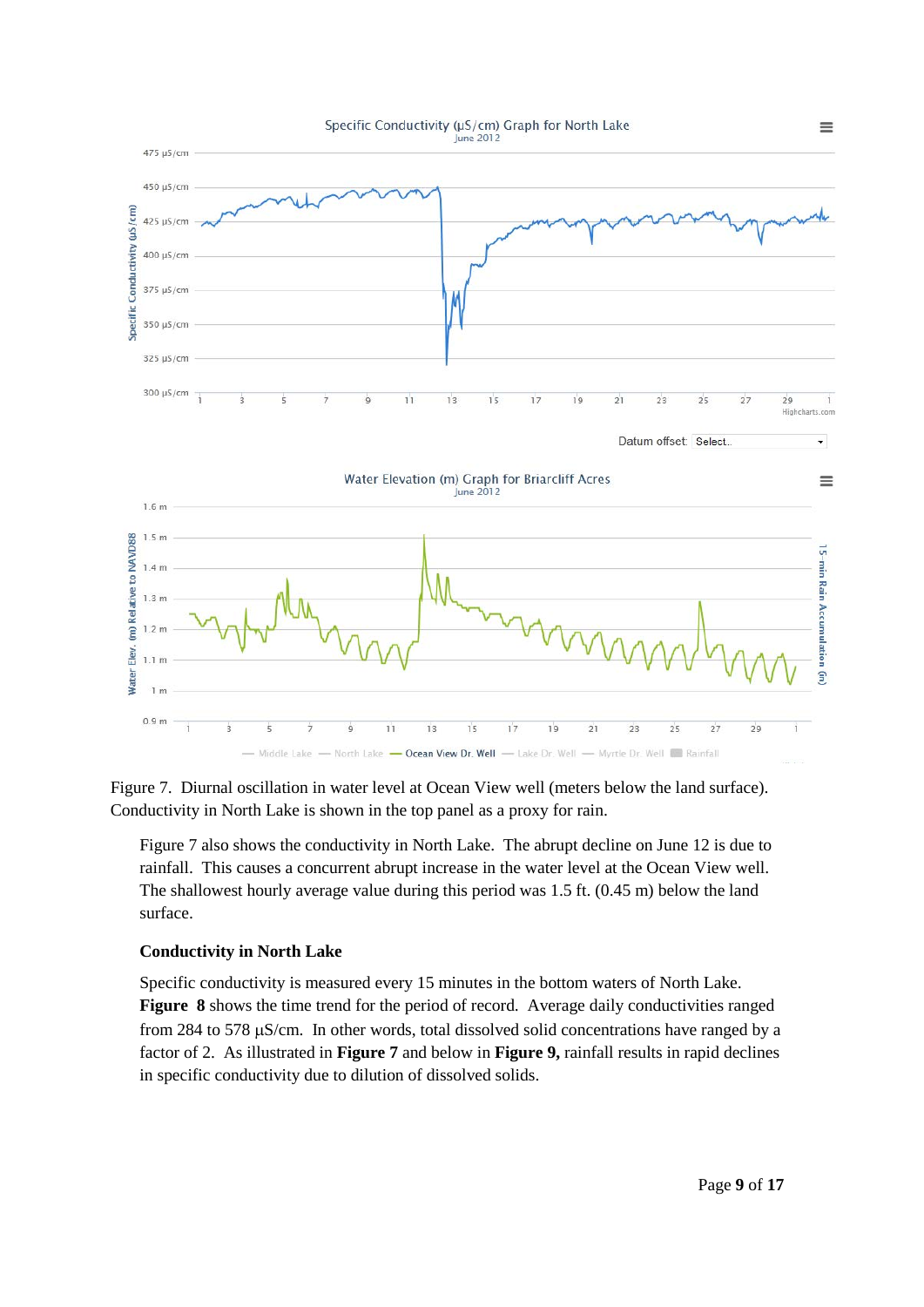

#### Specific Conductivity (µS/cm) Graph for North Lake Record to Date

Figure 8. Conductivity in North Lake for the period of record. The data gap from 11/15/12 to 12/23/12 was due to a sensor malfunction.

A notable abrupt increase in conductivity occurred from Apr 29 to May 2, 2013. On April  $29<sup>th</sup>$ , specific conductivity had declined to 340  $\mu$ S/cm following a 1.77" rainfall earlier that day. This was followed by a period of increasing conductivity with a maximum level of 593 µS/cm observed on May 2. Levels then declined back to 400 µS/cm by May 6, 2013. This suggests that some ionic material that contributed to the overall conductivity of the water was flushed into North Lake with the rain on Apr  $29<sup>th</sup>$ .

Another notable feature of the conductivity record are periods containing diurnal oscillations that peak in the morning. The amplitude of these oscillations are on the order of 5 µS/cm. A possible cause is uptake of bicarbonate ion associated with photosynthesis by phytoplankton and emergent aquatic vegetation.

## **DISCUSSION & CONCLUSIONS**

## **Conductivity & Water Levels**

The water levels in the lakes and upland wells are currently near the highest levels for the period of record, reflecting a sustained period of normal to above normal rainfall. The lowest water levels were observed in June 2012.

At the start of the monitoring, the surface water at North Lake was higher than in Middle Lake. This reversed on August 23, 2012 such that during the remaining period of record Middle Lake's water level has been higher than in North Lake. The level of North Lake has been relatively constant compared to the long-term rise in Middle Lake, suggesting control via an overflow structure. The effect of pumping conducted on May 2, 2012 is discussed in a later section.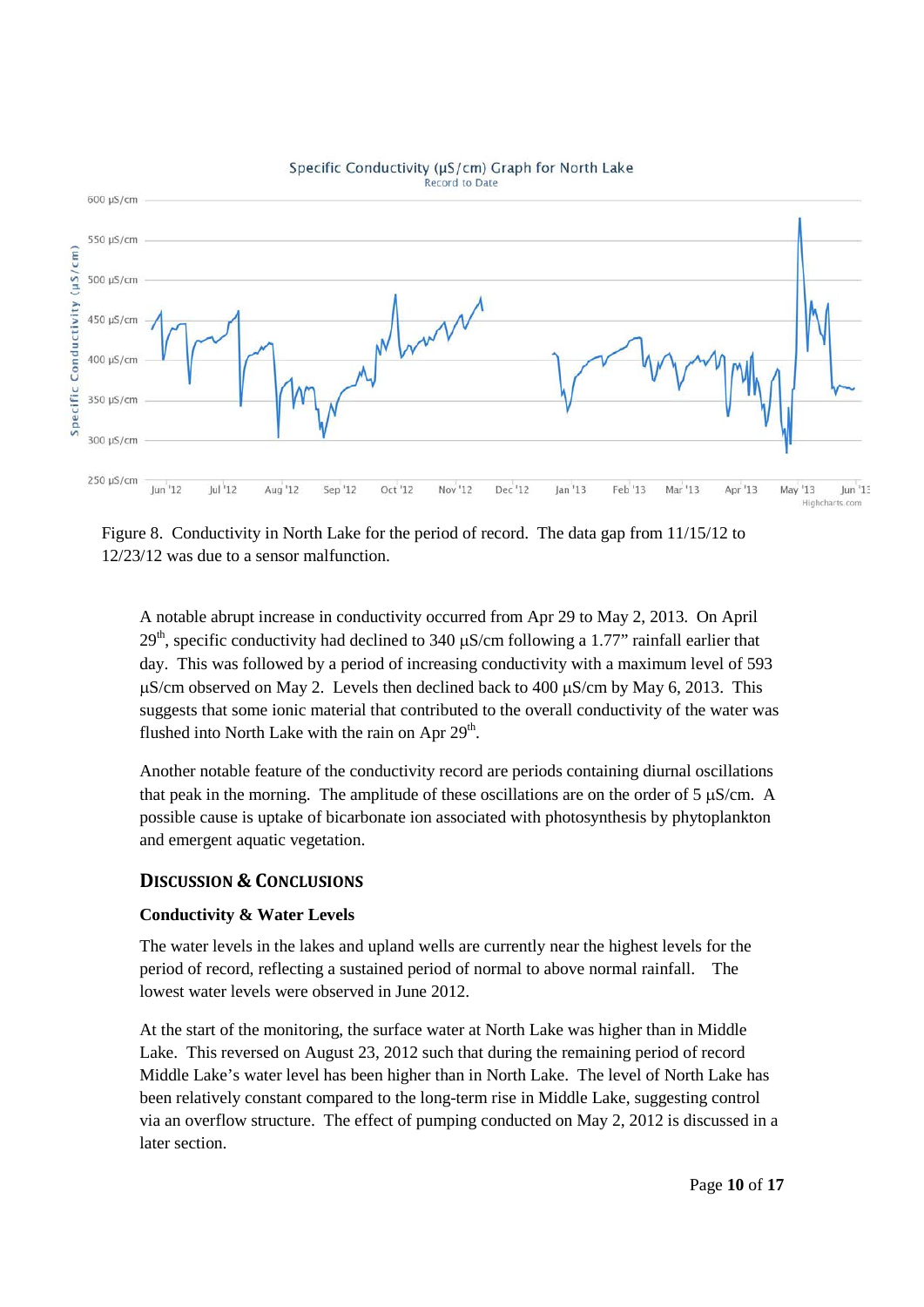The water tables in the upland wells (Myrtle Lane and Lake Drive) always lie above the surface levels of the lakes suggesting the groundwater supplies water to the lakes. The water surface of both lakes lie above the Ocean view water table, suggesting water can drain from lakes downslope towards to this well and into the swash and ocean.

Rain influences conductivity in North Lake as shown in **Figure 9** which illustrates the dilution that resulted following rain events on Aug 19, 21, 23 and 24 in 2012. The decline due to dilution of the dissolved solids is relatively rapid during low water levels. These are accompanied by rapid rises in the lake levels and in the Ocean View water table. Rises in the upland wells occur more slowly, but within 24 hours following rainfall. This is still a relatively short response time and reflects rapid infiltration through sandy soils.



Figure 9. Bottom panel shows water elevation (relative to MSL in meters) and the top panel, conductivity, illustrating the effects of a series of rain events. More detail on rain timing and lake levels is provided in **Figures 10 and 11.** The times of the rainfall are referenced to UTC and thus are offset from the water level data by 4 hours. This will be corrected in future revisions of the project website.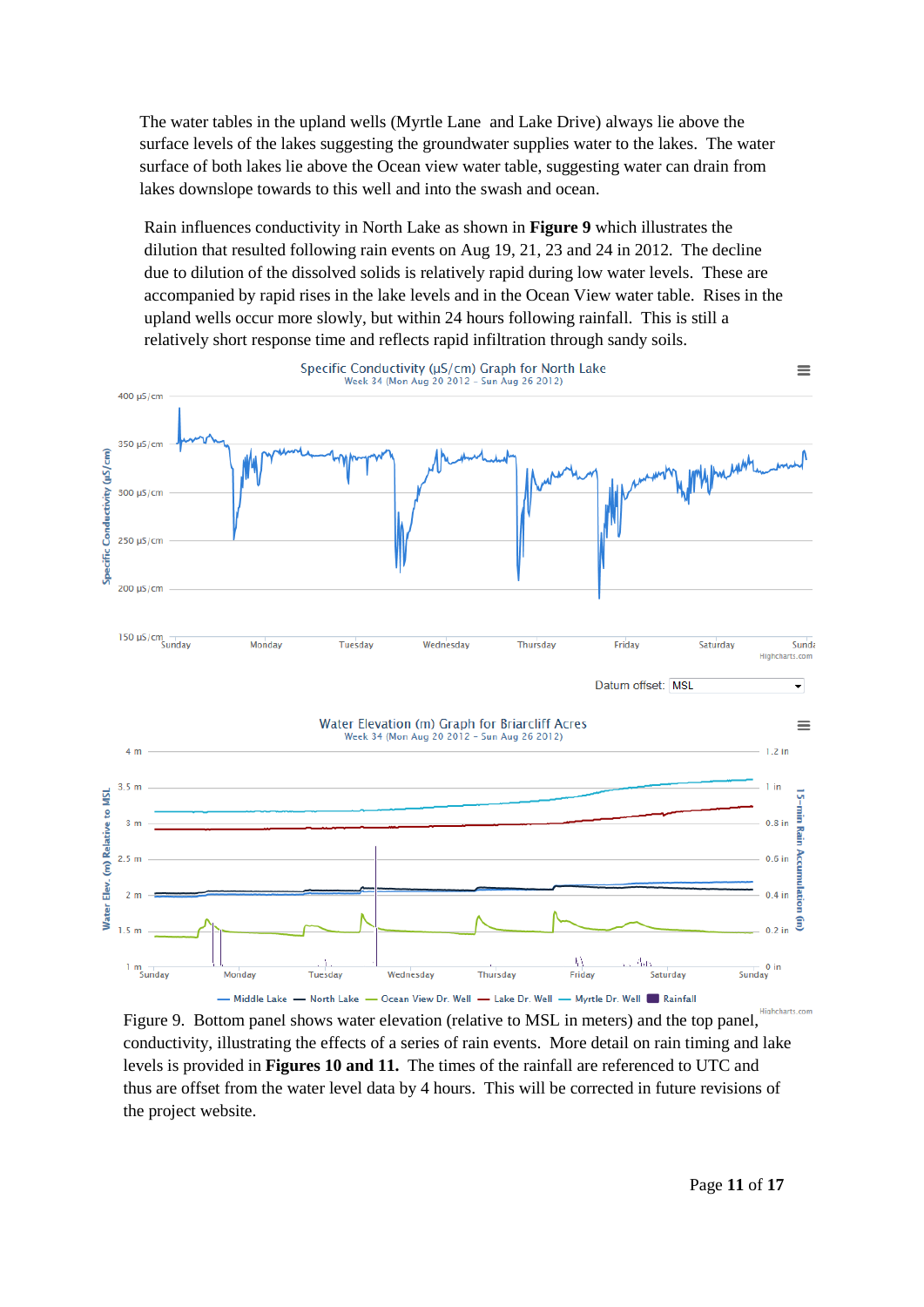A slower rate of rise in the conductivity is seen when water levels are higher as shown in **Figures 10 and 11**. This suggests that when lake levels are low, more runoff is reaching the lake quicker and is observable as more dilution in conductivity. The relatively rapid return of conductivity to pre-dilution levels could be due to mixing with incoming groundwater, which is expected to have higher conductivities that the rain water.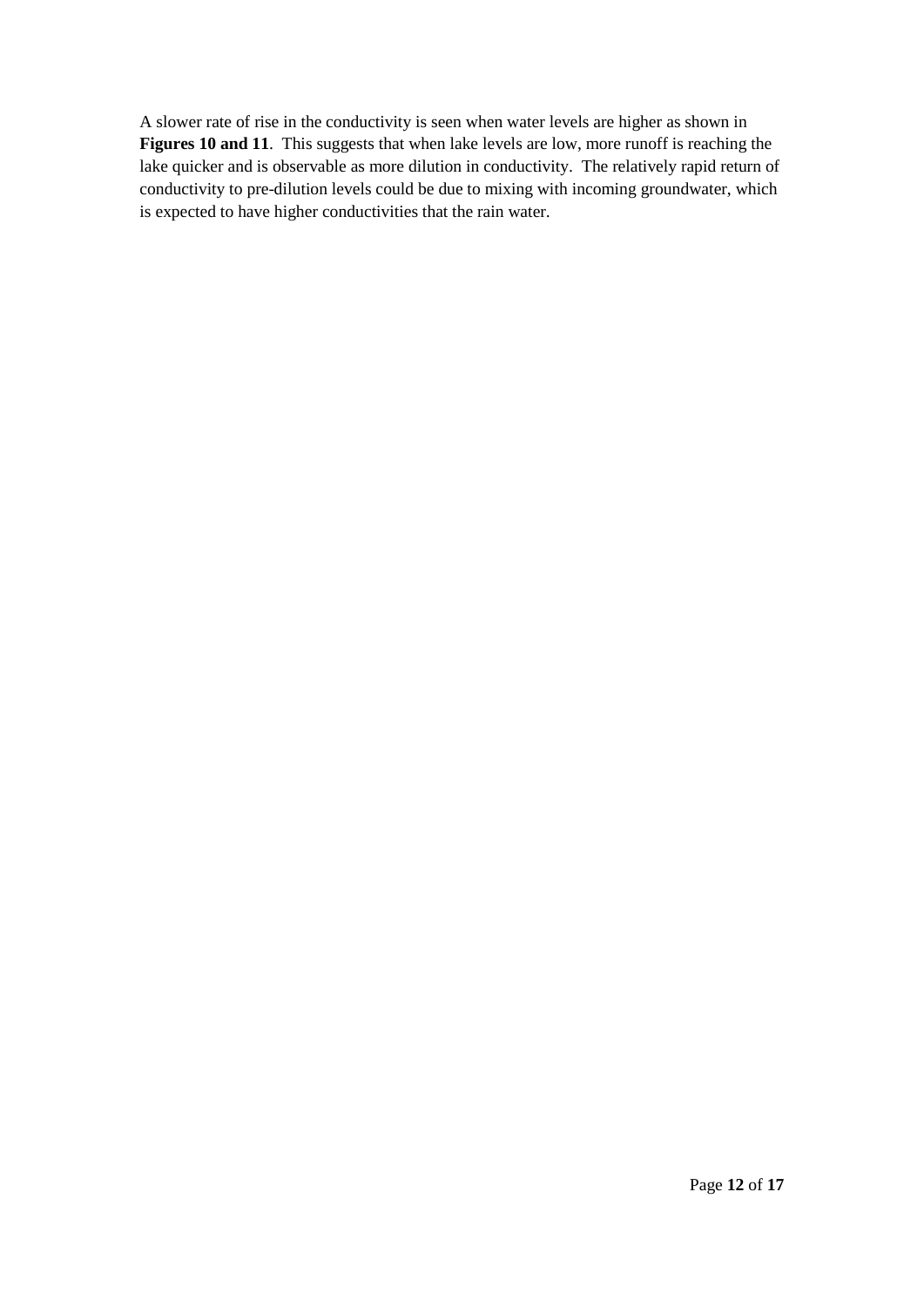

Figure 10. Left hand graphs show impact of rain fall when water elevations are relatively low. Right-hand graphs show impact of rain fall when water elevations are higher.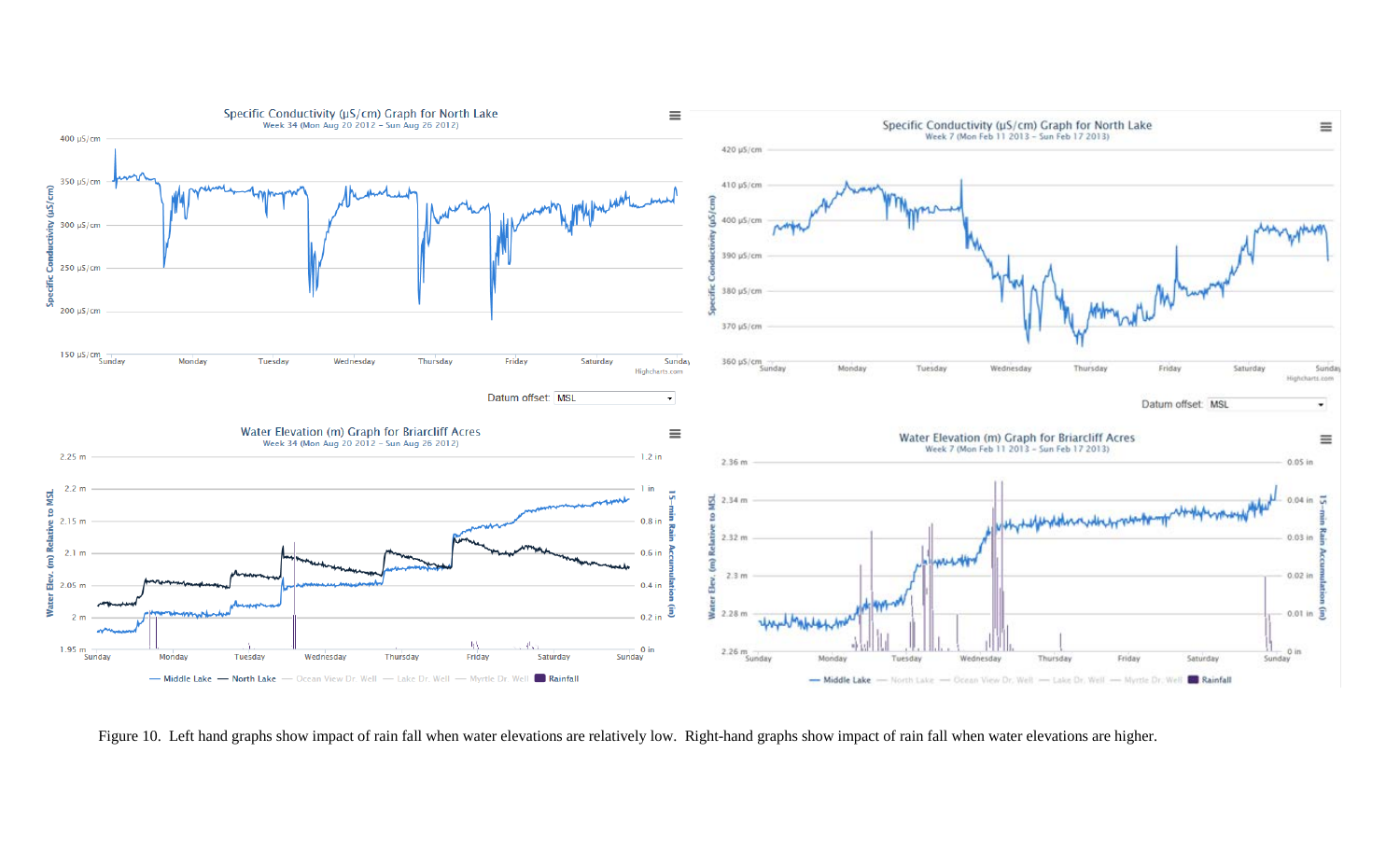

Figure 11. Same as previous figure, showing only North Lake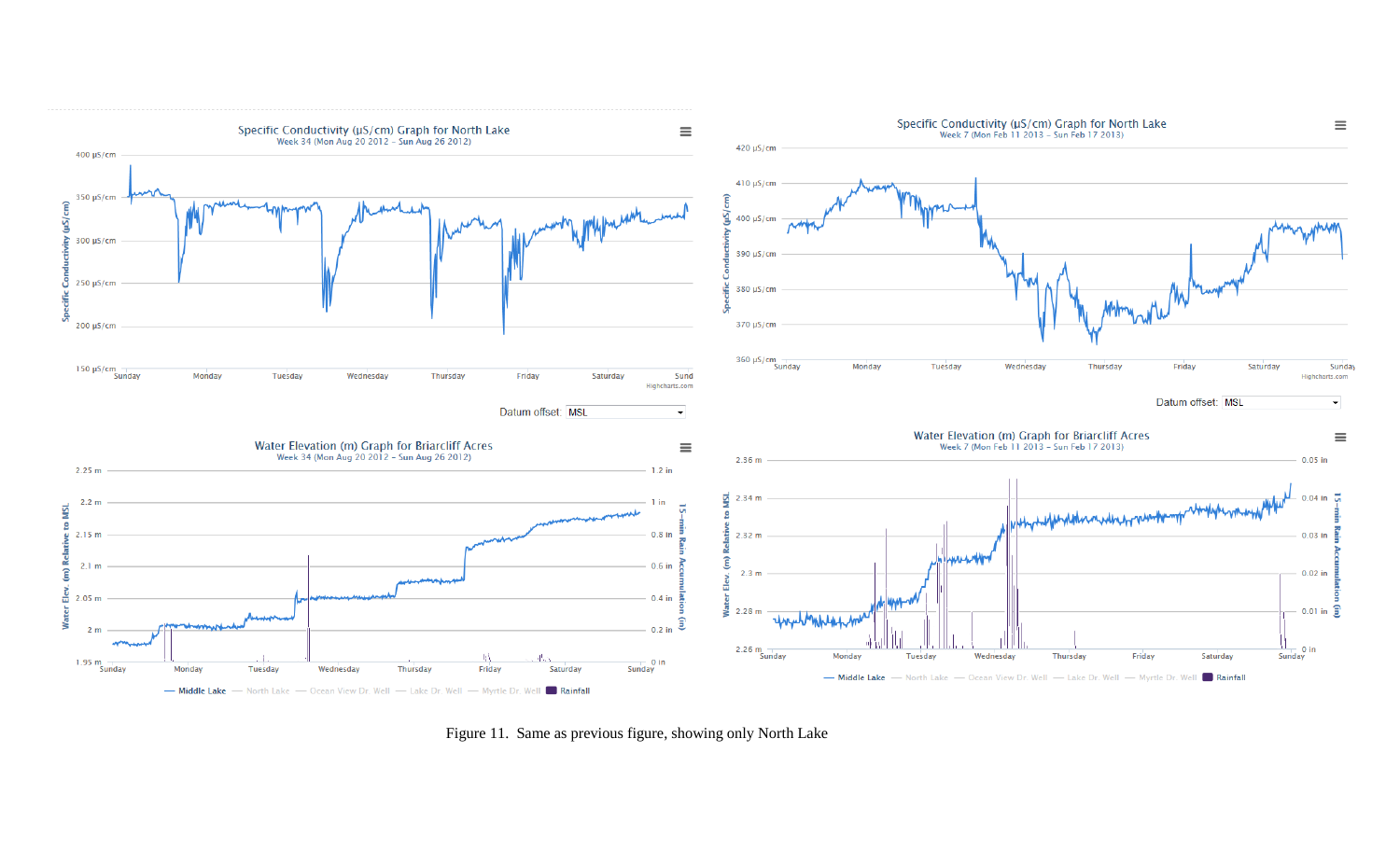When water levels are high, the slower rates of decline in conductivity following rainfall are matched by slower rates of water elevation rise. This suggests a slower delivery of rain water, i.e. some upstream retention and/or the buffering effect of larger volumes of water.

The limited range of conductivities observed provide no evidence for saline intrusions which is not surprising given the normal to above normal rainfall that had fallen through the period of record.

#### **Water levels at North Lake**

Water levels in North Lake were very high in August 2012 due to abundant rainfall in the preceding two months (**Figure 12**). To reduce overflow, water was pumped from North Lake to Middle Lake on May 2, 2012. The effect of this on the levels of the lakes is shown in **Figure 13**.



Figure 12. Rain accumulation since 5/24/13



Figure 13. Water levels in Middle and North Lakes when North Lake water was pumped into Middle Lake.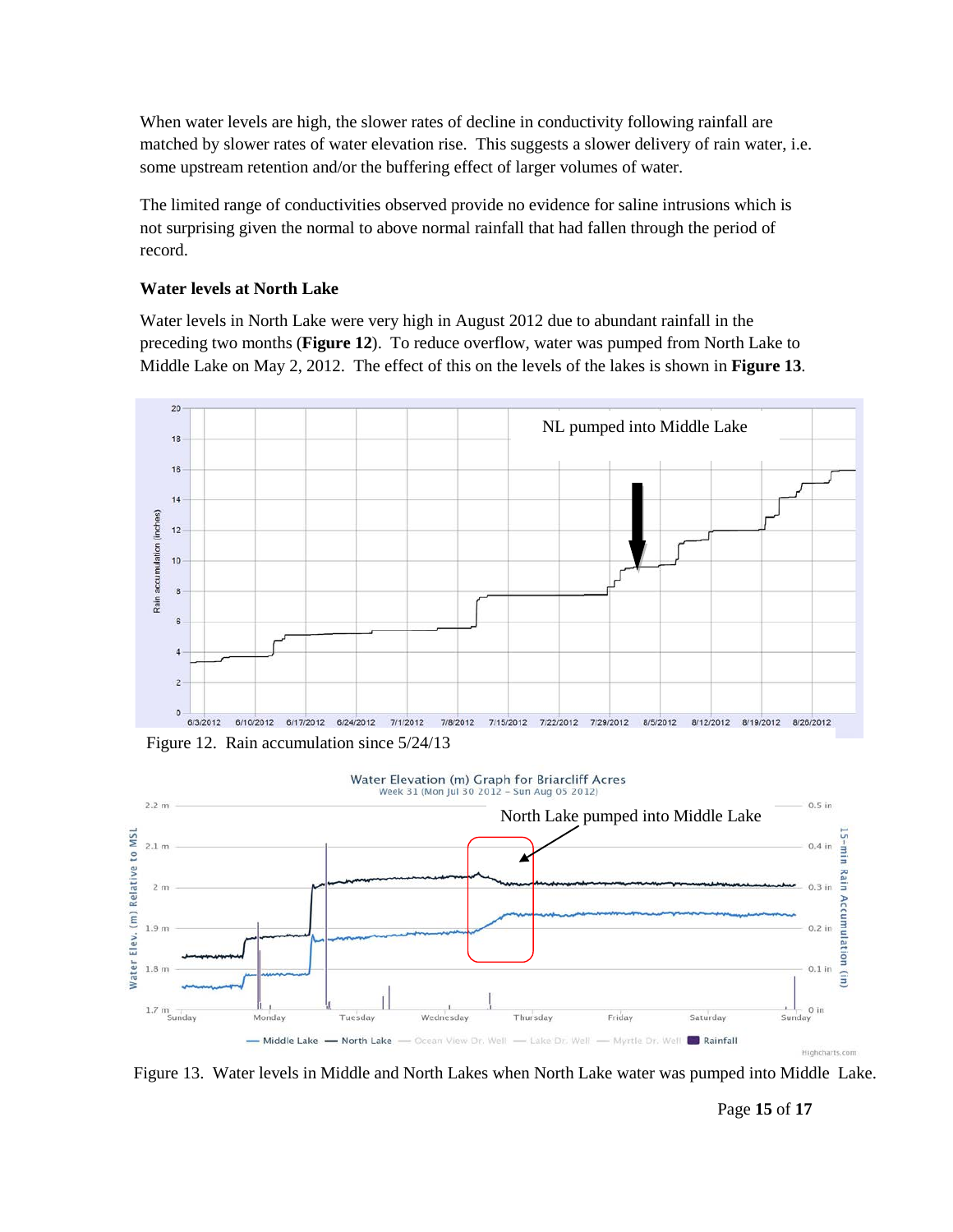### **Water levels at Ocean View**

The water table in the Ocean View well appears to be influenced by evapotranspiration on a daily basis, especially when water levels are relatively low. A similar effect, of much smaller amplitude, was observed in the Myrtle Lane well.

As shown in Table 1, the daily mean depth of the water table at Ocean View ranges from 1.7 to 3.1 feet below the land surface. The shallowest 15-minutes observation has been around 0.35 m (14") below the land surface. SC law requires a minimum distance from the seasonal high water table of 0.5 ft. (6"). If septic tank field lines are located around 18" to 30" below ground, the water table should not rise any higher than 2 to 3 feet (24" to 36") below ground.

# **FUTURE PLANS**

Future plans are as follows:

- 1 Continue data collection with current deployment design.
- 2 Continue to develop the project website.

3 – Continue to enhance data analysis. This will include inspecting the rates of rise and fall in water levels to better resolve interactions between the upland water table and lake levels. We are also looking into measuring the conductivity of water in Middle Lake and the groundwater to see if conductivity can be used as a tracer to determine the percent contribution of the groundwater to the water in the lakes.

4 – The original project plan suggested using an experiment to better quantify the degree to which irrigation is affecting water levels in the lakes. This involved having homeowners stop, or decrease, irrigating with groundwater or lake water for a period of time. The monitoring data would then show how the water levels in the groundwater and lakes respond. Re-initiation of irrigation should further demonstrate how the groundwater and lake levels are linked. This information would help inform the development of an irrigation management plan for Briarcliffe Acres.